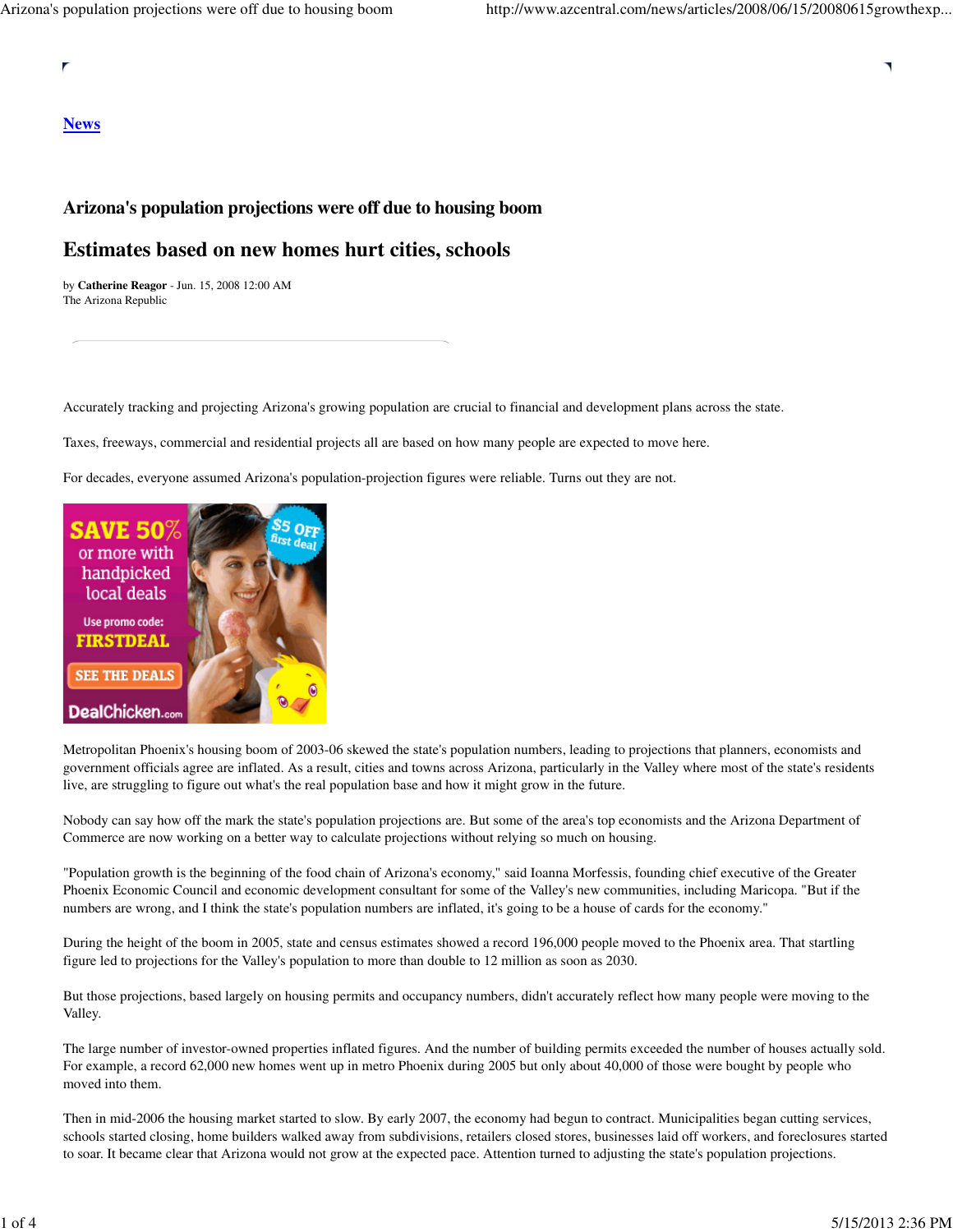Six months ago, projection estimates showed 105,000 people moving to metro Phoenix in 2008. That figure recently was adjusted to 85,000.

The drop translates to about \$24 million less in tax revenue for the state. Each Arizona resident contributes \$1,200 in state income tax and net sales-tax revenue, according to an estimate from Marshall Vest, a University of Arizona economist.

Until accurate projections are complied, all types of financial and development plans across Arizona are in limbo.

#### **Formula inflates total**

For nearly 40 years, the Arizona Department of Economic Security has calculated the state's population projections.

State economists started with employment and Social Security data. They factored in new jobs and salaries to predict which industries were growing and how that would affect population growth. They tried to track undocumented workers and seasonal residents, including farm and construction workers and retirees. And they used housing data such as building permits, home prices and household size.

They paired all of that with census data, which included births, deaths, housing occupancies and permits and national migration patterns. They then arrived at a range for population projections.

"Up until a four or five years ago, the numbers were almost always right in range," said Vest, who has been counting the state's population since the 1970s and is working on the state's new model. "What happened in the housing market a few years ago inflated the population statistics. We are trying to figure out by how much, but it will probably take a decennial census count to do that."

Jay Butler, director of realty studies at Arizona State University Polytechnic, says part of the current formula for projecting Arizona's population assumes 1 to 2 percent of the state's homes are vacant.

"Now we know at least 10 percent of the new homes built during the boom were vacant, and foreclosures are leaving more homes empty," Butler said. "We have tried to go to door to door in the past to track vacant homes, but now with the Valley's size, it's a daunting task. No one really knows how many homes are empty."

As part of the new method to project the state's population, accurate occupancy data will be sought from local governments and utilities such as Arizona Public Service.

### **Depending on population**

Problems from inaccurate population projections ripple through Arizona's economy and communities.

State government receives federal funding based on the number of new residents. Local taxes can be raised or lowered depending on how many people will be paying them. Municipalities receive their share of state taxes and other funds based on their populations.

"Arizona is very dependent on its population numbers because we have a revenue-sharing system," said Kent Ennis, deputy director of the Arizona Department of Commerce. "A municipality's growth determines how much they get of sales and income taxes and highway funds. Billions of dollars are riding on how much an area grows and how good population estimates are for that area."

The town of Buckeye on the far west side of metro Phoenix is one of many municipalities that bet on population forecasts.

When home builders and developers started buying land in the town in 2000, city leaders realized significant growth was headed their way. Based on forecasts, Buckeye had the potential to balloon from 30,000 residents to 2 million by 2030. The town sped up the annexation of tens of thousands of acres, beefed up its planning staff, formed its first economic-development group and looked forward to a bigger share of tax and other state government money to prepare for its population boon.

But growth slowed so much in Buckeye that some home builders who bought parcels in new developments have lost those holdings to foreclosure, shutdown or filed for bankruptcy. Investors who bought homes during the boom believed they could quickly flip them for a profit because so many people were going to move to the town. A growing number of those homes are now in foreclosure.

In the past few years, Buckeye's planning staff has been downsized. Though the city gets more state funds for the additional land it annexed, Buckeye has to pay to maintain its vast borders where fewer than expected taxpayers now live.

"DES has a history of underprojecting populations for fast-growing Arizona towns," said Elliott Pollack, a long-time Arizona economist and real-estate investor. "If you were Buckeye and saw the big forecasts for growth, you would see you had the most vacant land and could easily assume a large part of that growth would come your way."

Unless the projections are wrong and not as many people show up.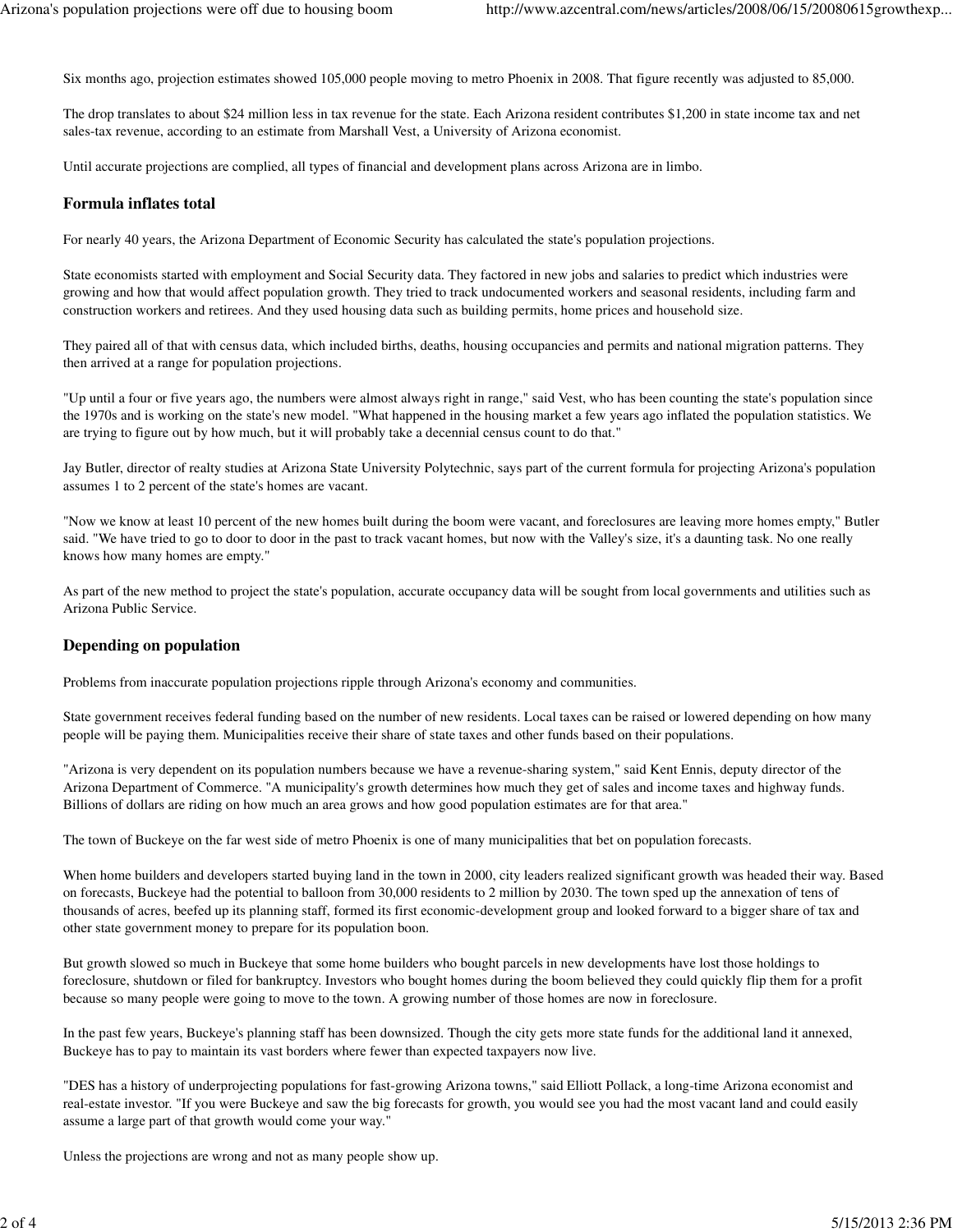#### **Concern over numbers**

Concern over some of Arizona's population numbers began just as the housing boom did.

Maricopa Association of Governments, the regional planning group for metro Phoenix, began analyzing population numbers for a big transportation initiative. One of the things it found was that the population was growing faster than expected, which is another flaw in the projections. DES had projected in 1997 that Pinal County was expected to grow to 300,000 by 2030. But in 2002, Pinal County already had that many residents.

"We knew something was wrong with the numbers and encouraged the state to look at them," said Eric Anderson, transportation director with MAG. "In states like Michigan and Ohio, where growth is much slower, population projections aren't as important. But here, they are crucial to preparing the necessary infrastructure new residents need."

He said anyone dealing with the bumper-to-bumper traffic on Hunt Highway in Pinal County will see firsthand what happens when governments can't accurately plan for growth.

In 2006, based on MAG's findings and looming budget shortfalls, Gov. Janet Napolitano called for a state task force to investigate Arizona's population numbers. Inflated population counts and projections are most likely to blame for part of Arizona's budget shortfall. But so far there's no data to quantify how much that has impacted state revenue, officials say.

The task force included DES, the Arizona Commerce Department, MAG, municipalities and economists, and delved into the state's data just as the housing boom started to slow.

Called the Arizona Data Estimates and Projection Task Force, the group first looked to other states for better models to project population. But since few states besides Nevada have experienced the same rampant growth, there were none to copy.

Last fall, the group came back with its recommendations to create a new model for population forecasts. The model should:

- � Move the state's population and job data collection and forecasting from DES to the Commerce Department.
- � Collect much more data from state agencies, the federal government, state Indian communities, local governments and utilities.
- � Gather better housing data.
- � Hire the first state demographer.

"We can't emphasize enough how important good population projections are, which is why the state made it a priority to develop a new method for tracking them," said Shannon Scutari, the governor's policy adviser for growth and infrastructure. "If the population numbers aren't accurate, crucial growth decisions are made on faulty data."

The job to project the state's population was handed over to the Commerce Department at the end of last year. It is now working with the Department of Motor Vehicles to get data on driver's licenses; the Department of Education for school enrollments; the health department for statistics on hospital stays, illnesses and patient records; the U.S. Labor Department for more detailed job records and the Internal Revenue Service for tax-return data.

As for better housing data, the state agency is working with local governments to track how many homes were actually built out of all the housing permits issued. And to figure out many homes and apartments are vacant, it's working with utilities such as Arizona Public Service to gather information on new hookups and power usage.

The state will need a demographer to launch the new projection model. But because of Arizona's more than \$1 billion budget shortfall, the Commerce Department can't yet hire one.

"Until we track population with this new model, population growth is just a wild guess," Pollack said.

Central Arizona Governments, which plans for Pinal County, can't wait. It has already hired Vest and other economists from UA and ASU to create the recommended new model. New population forecasts for Maricopa, Pinal and Pima counties are due out this fall.

"Everyone wants a population number they can count on, even if it's not the number we want to hear," said Morfessis of the Greater Phoenix